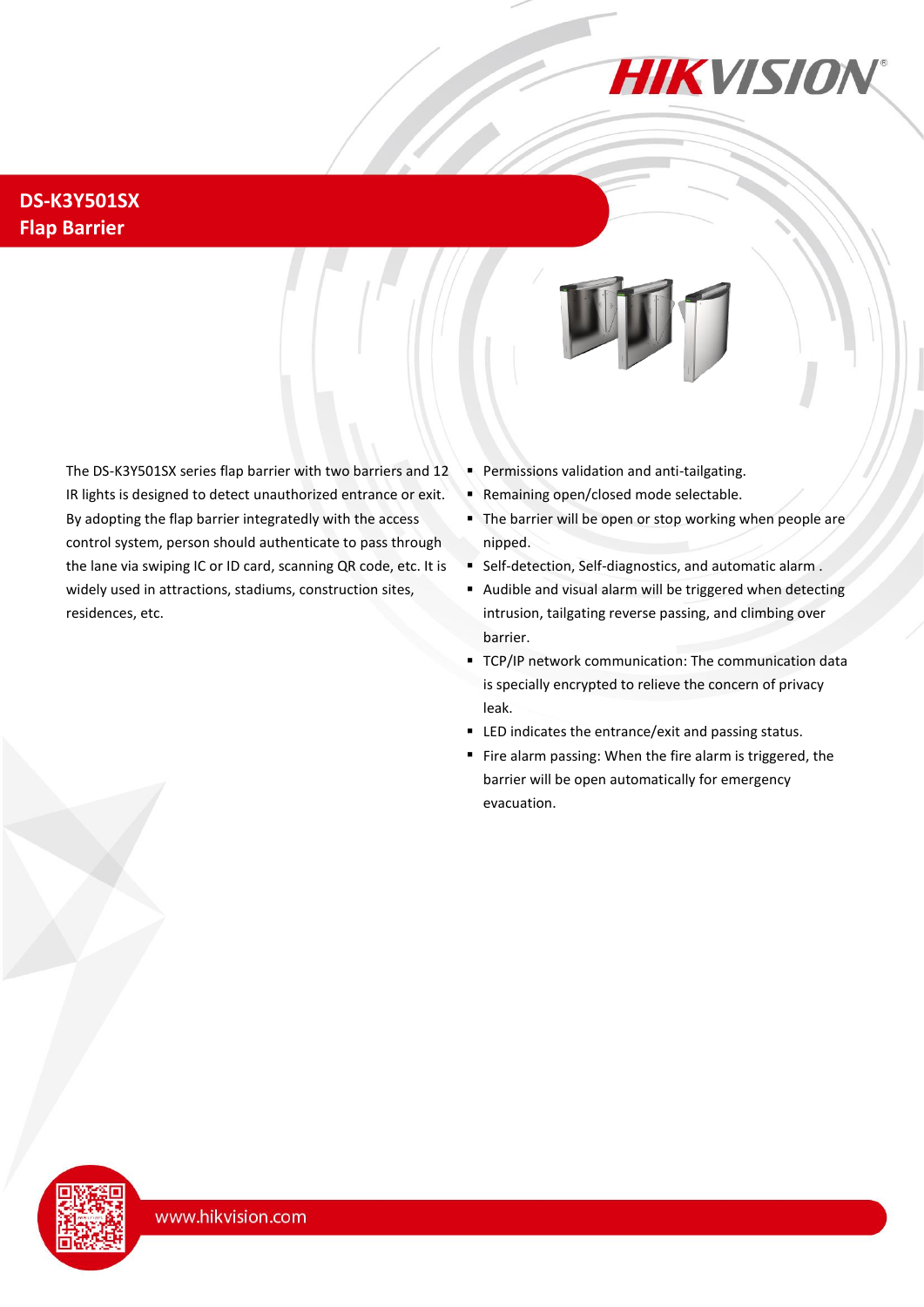

### **Specification**

| <b>System</b>           |                                                                                 |  |
|-------------------------|---------------------------------------------------------------------------------|--|
| <b>MCBF</b>             | > 6 million times                                                               |  |
| Motor                   | Servo motor                                                                     |  |
| <b>Interface</b>        |                                                                                 |  |
| Network interface       | $\mathbf 1$                                                                     |  |
| <b>RS-485</b>           | 4                                                                               |  |
| RS-232                  | 4                                                                               |  |
| Lock output             | $\overline{2}$                                                                  |  |
| IO input                | $\overline{2}$                                                                  |  |
| IO output               | $\overline{2}$                                                                  |  |
| Capacity                |                                                                                 |  |
| Card capacity           | 60,000                                                                          |  |
| Event capacity          | 180,000                                                                         |  |
| General                 |                                                                                 |  |
|                         | 30 to 60 persons per minute                                                     |  |
| Throughput              | The actual throughput is affected by the person passing rate and passing method |  |
| Power supply method     | 100 to 240 VAC, 50 to 60 Hz                                                     |  |
| IR light detectors      | 12 pairs                                                                        |  |
| Lane width              | 600 mm (23.62")                                                                 |  |
| Working temperature     | -20 °C to 70 °C (-4 °F to 158 °F)                                               |  |
| <b>Barrier material</b> | Acrylic glass                                                                   |  |
| Working humidity        | 0% to 95% (No condensing)                                                       |  |
|                         | With packaging: 490 mm × 1160 mm × 1640 mm (19.29" × 45.67" × 64.57")           |  |
| Dimensions              | Without packaging: 300 mm × 1010 mm × 1406.8 mm (11.81" × 39.76" × 55.38")      |  |
| Pedestal material       | SUS304 stainless steel                                                          |  |
| Application environment | Indoor and outdoor                                                              |  |
|                         | Without packaging: 74 kg (left and right)/90 kg (middle) (163 lb/198 lb)        |  |
| Weight                  | With packaging: 99 kg (left and right)/115 kg (middle) (218 lb/254 lb)          |  |
| Approval                | CE/FCC/CB/RoHS/REACH/WEEE                                                       |  |
|                         |                                                                                 |  |

#### **Maintenance**

The main element of the turnstile is stainless steel, which is rustless (antioxidant) and corrosion resistant (The anti corrosion ability in the medium of acid, alkali, and salt). In order to keep the stainless steel from being oxidized or corroded, you should clean and care the turnstile surface periodically .

The instructions and tips for maintaining the turnstile are as follows:

- Select different stainless steel types according to the variety of the environments. You can select 304 stainless steel for
- common circumstances and 316 stainless steel for the scenarios of seasides and chemical plants.
- Keep the device surface clean and dry.
- Use non-woven cloth and ethyl alcohol to clean the dirt on the device surface.
- Use sourcing pad (do not use mesh cleaning ball) to clean the rust on the device surface by following the wire drawing on
- the stainless steel. And then use non-woven cloth and stainless steel cleaner to wipe the device surface.
- Clean and maintain the device by using non-woven cloth and stainless steel cleaner periodically. It is suggest to clean the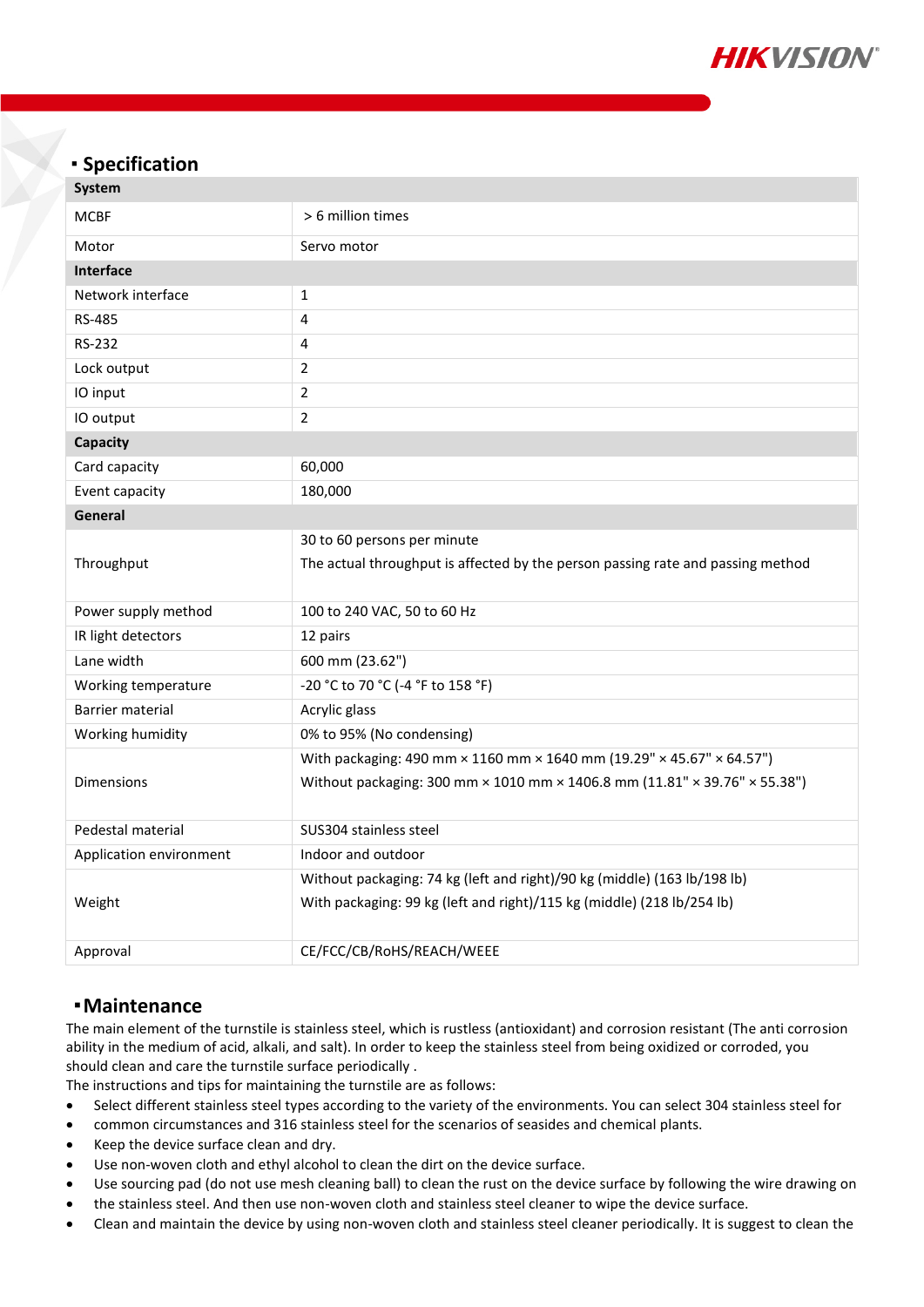

- device every month in common circumstances and every week for severe environments (seaside and chemical plants for
- instance).

### **Available Model**

DS-K3Y501SX, DS-K3Y501SX-M, DS-K3Y501SX-L

- **Accessory**
- **Optional**

| <b>DS-K3Y501-BASE</b>    | DS-K3Y501-BASE           |
|--------------------------|--------------------------|
| <b>Flap Barrier Base</b> | <b>Flap Barrier Base</b> |
| <b>Module</b>            | <b>Module</b>            |
|                          |                          |